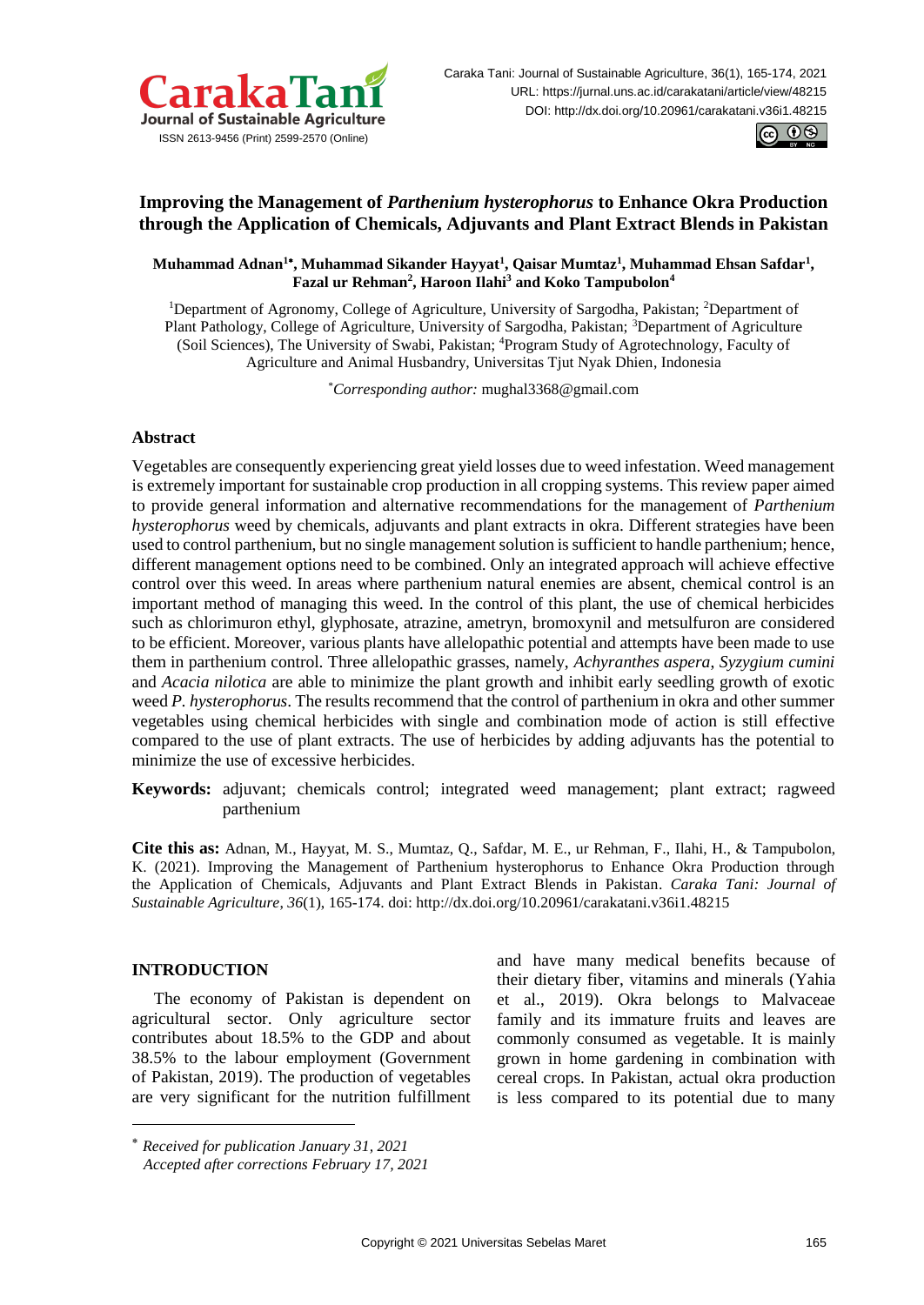reasons such as conventional method of sowing, imbalanced application of fertilizers, high cost of input and poor management of weeds. The pod yield losses by weed infestation in okra ranged from 69-74% (Zareen et al., 2017; Santos et al., 2020). Weeds cause serious concerns for the stability of ecosystem and socio-economic development of marginal and small farms, specifically particularly in semi-arid regions and this threaten smallholder production (Pratt et al., 2017; Shekhawat et al., 2017).

The management of terrestrial weed is of a great concern for the scientific community (Saha et al., 2018). Parthenium (*Parthenium hysterophorus* L*.*) is a broadleaf weed belonging to family Asteraceae. It is native to tropical and sub-tropical Americas and was undeliberately brought into numerous countries. Parthenium is thought to have brought into Indo-Pak sub-landmass in 1955 through the import of nourishment grains (Marwat et al., 2010) yet its accurate wellspring of presentation into Pakistan has not yet been found. It is suspected to have come through domesticated animals, nourishment products debased with the weed, seed or vehicles transport from India. Weeds are the main factors, responsible for the low production of crops (Hussain et al., 2020). Hence, weed management is very important in sustainable agriculture for integrated weed management based on production that is environmental friendly and economical (Matloob et al., 2019; Aziz et al., 2021).

Parthenium leads to significant yield reduction in wheat (Mayo and Abbas, 2020). Significant reductions in maize have also been reported by the presence of parthenium (Rehman et al., 2020). Main phenolics which are present in parthenium are vanillic, caffeic, chlorogenic, ferulic and anisic acids (Singh et al., 2004). The life cycle of parthenium is almost 4 to 8 months under suitable soil moisture status (Belgeri et al., 2020). It can attain height up to 30-150 cm and has a capacity to produce seeds up to 26,000 per plant. The most appropriate temperature for parthenium weed growth was 22-25°C (Gnanavel, 2013). As heavy use of herbicide causes phytotoxic effects on crop and results in environmental hazards, scientists are searching for strategies to minimize their use (Mehdizadeh et al., 2020). Moreover, currently, parthenium have been controlled by employing synthetic herbicides which are proven to be very effective while extensive use of these chemicals are causing negative impact on environment by their accumulation in the water and soil in addition to their effects on the biological diversity (Leszczyński et al., 2019). Moreover, these pesticides are persistent in nature and cause health hazard for agro-ecosystem and living beings (Sharma et al., 2019). In addition to this, repeated use of herbicides with the same modes of action caused a strong selection pressure on the target populations of weeds; the consequence is that various cases of the herbicides resistance have been evolved worldwide (Powles and Yu, 2010).

One of the conceivable approaches to reduce the weeds' growing problem is to reduce their doses through enhancing their efficacy by mixing with adjuvants or other reasonable bio-enhancers (Mehdizadeh et al., 2020). The adjuvant enhances the efficiency of herbicide by altering its surface active properties at the leaf surface, improving herbicides selectivity and uniform shower drops inclusion on plant tissue as opposed to molding up and moving off (Tagour et al., 2011). One of the easy and reliable method of minimizing ecological risks and reducing herbicide cost is the use of adjuvants. Adjuvants are the supreme significant ingredients in the construction of natural action of herbicides. These are important for easy herbicide mixing and application (Hess and Foy, 2000). In addition to this, the use of allopathic extracts of plants along with the mixture in herbicide is a way of improving efficacy of existing herbicide thus reduce herbicide dose. Prickly-chaff (*Achyranthes aspera* L.) belongs to Amaranthaceae family is very much allelopathic in nature. This is enriched with many allelopathic complexes such as alkaloids, ketones, phenolics (caffeic, gallic, m-coumaric, syringic and chromatotropic acid), oleanolic acid and saponins. The *A. aspera*  allelopathic potential against parthenium has been observed because of its higher contents of total phenols (Safdar et al., 2016).

This review was aimed to provide general information and alternative recommendations for the management of parthenium weed by chemicals, adjuvants and plant extracts in okra (*Abelmoschus esculentus* L.).

### **MATERIALS AND METHOD**

This paper was made by reviewing some relevant articles to find out the most suitable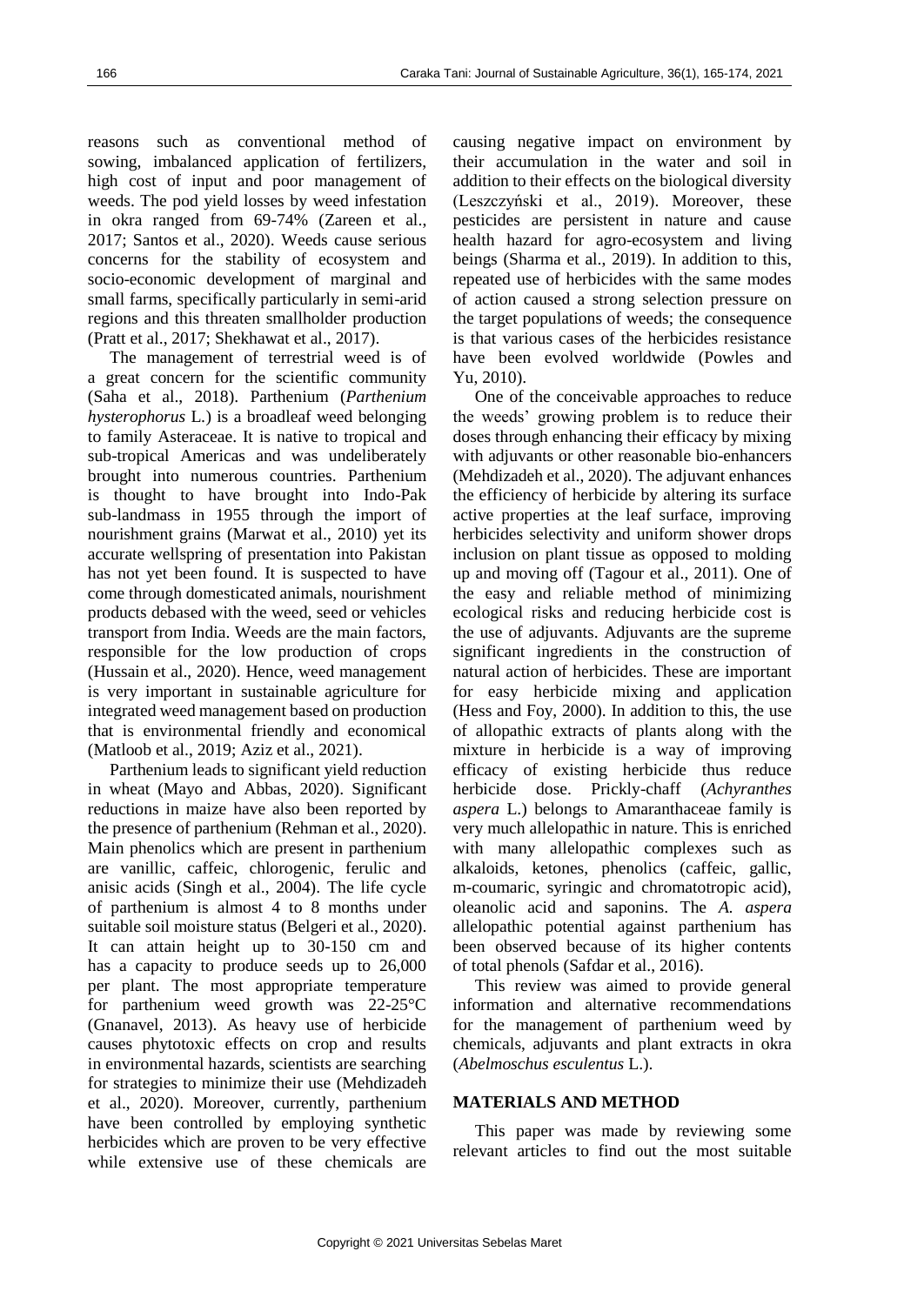method for parthenium weed control in okra plants. For this purpose we reviewed several journal articles, conference proceedings, books and book chapters on the yield loss caused by parthenium (*Parthenium hysterophorus*) weed, chemical weed control, use of adjuvants in herbicide formulations and use of plant extracts as natural herbicides to suppress the parthenium growth. After data were collected, we compared all of the information. At the end of the discussion, several alternative recommendations can be used to suppress the growth and spread of parthenium weed in the agricultural field.

#### **RESULTS AND DISCUSSION**

### **Yield losses due to parthenium**

Vegetables are considered as poor weed competitors which consequently experiencing yield loss by weed infestation. Singh and Singh (1994) noted 91% of yield decrease in onion because of the uncontrolled weed conditions. Similarly, 80% decrease in the yield of okra (*Abelmoschus esculentus* L.) (Singh et al., 1993) and 49% in cauliflower (*Brassica oleracea* L.) (Porwal and Singh, 1993) occurred because of severe weed occurrence. Parthenium weed is well known to be serious crop yield reducer. This weed has been accounted to cause huge vintage reduction in Moench (40-95%), *Lycopersicon esculentum* Mill. (63%), maize (21-53%) and *Helianthus annuus* L. (Safdar et al., 2015; Safdar et al., 2016).

Khan et al. (2014) accompanied an experiment to estimate the harvest losses in agricultural crops including oilseed, forage, sugar, vegetable, agroforestry and flowering crops due to infestation of parthenium weed. Results suggested maximum yield losses due to parthenium in *Saccharum officinarum* (64.15%) followed by *Eruca sativa* (63.3%), *Helianthus annuus*  (57.8%), *Brassica campestris* (57.6%), *Trifolium alexandrinum* (56.9%) and *Populus* sp. (54.6%). Vegetable and fodder crops i.e. potato (*Solanum tuberosum*), lady's finger and garlic (*A. sativum*) were also severely damaged by parthenium. Maximum yield losses were recorded in *E. sativa*  (55%) and sunflower (52.5%) due to infestation of parthenium. In addition to this, it is a serious invasive weed of sorghum (Asif et al., 2020).

#### **Chemical weed control**

Various investigations showed sharp and successful control of parthenium through herbicides. Various photosynthetic substances like amino acid amalgamation and glutamine synthase inhibitors showed effective response to kill parthenium as compared to the herbicides which have other physiological mechanism. Besides, post-emergence herbicides used at early growing stages effectively handle it. There are different methods which are used in agricultural crops to control weeds including physical, biological, cultural, mechanical and chemical methods. Among all these methods the quickest, effective, cheap and reliable method is chemical method for handling the weed. The utmost important advantage of this technique is that it is least pretentious by the drastic ecological situations including wind, temperature humidity and rainfall etc.

Khan et al. (2012) carried out herbicide screening test at non-cropped area by including atrazine, metribuzin, S-metolachlor, pendimethalin, bromoxynil + MCPA, atrazine +  $S$ metolachlor, triasulfuron + terbutryn and glyphosate. Out of all of these herbicides, metribuzin and glyphosate was proved to be most suitable against parthenium. Among six herbicide treatments, the most proficient control of parthenium and other related weeds in maize crop was given by pre-emergent use of S-metolachlor + atrazine (Khan et al., 2014). Rehman et al. (2017) screened the efficacy of various herbicides viz. pendimethalin, S-metolachlor + atrazine, bromoxynil + 2-methyl-4-chlorophenoxyacetic acid and atrazine at their prescribed  $(407, 711, 445 \text{ and } 469 \text{ g } a.i.\text{ha}^{-1})$ , half lower and half higher dosages against parthenium weed in spring season maize. They concluded that S-metolachlor + atrazine (postemergence) at its suggested rate was the most reasonable herbicide that gave the highest parthenium weed control along with the higher maize grain yield.

#### **Application of adjuvant**

An adjuvant is a compound that is combined with herbicide formulation to make its blending and application less demanding or it enhances the effectiveness of that herbicide (Hess and Foy, 2000). Limited use of herbicides can reduce many environmental problems and increase cropping system sustainability. As it might help in improving herbicide effectiveness, the dose of herbicide required to accomplish a given impact is diminished as much as 5-10 folds while cost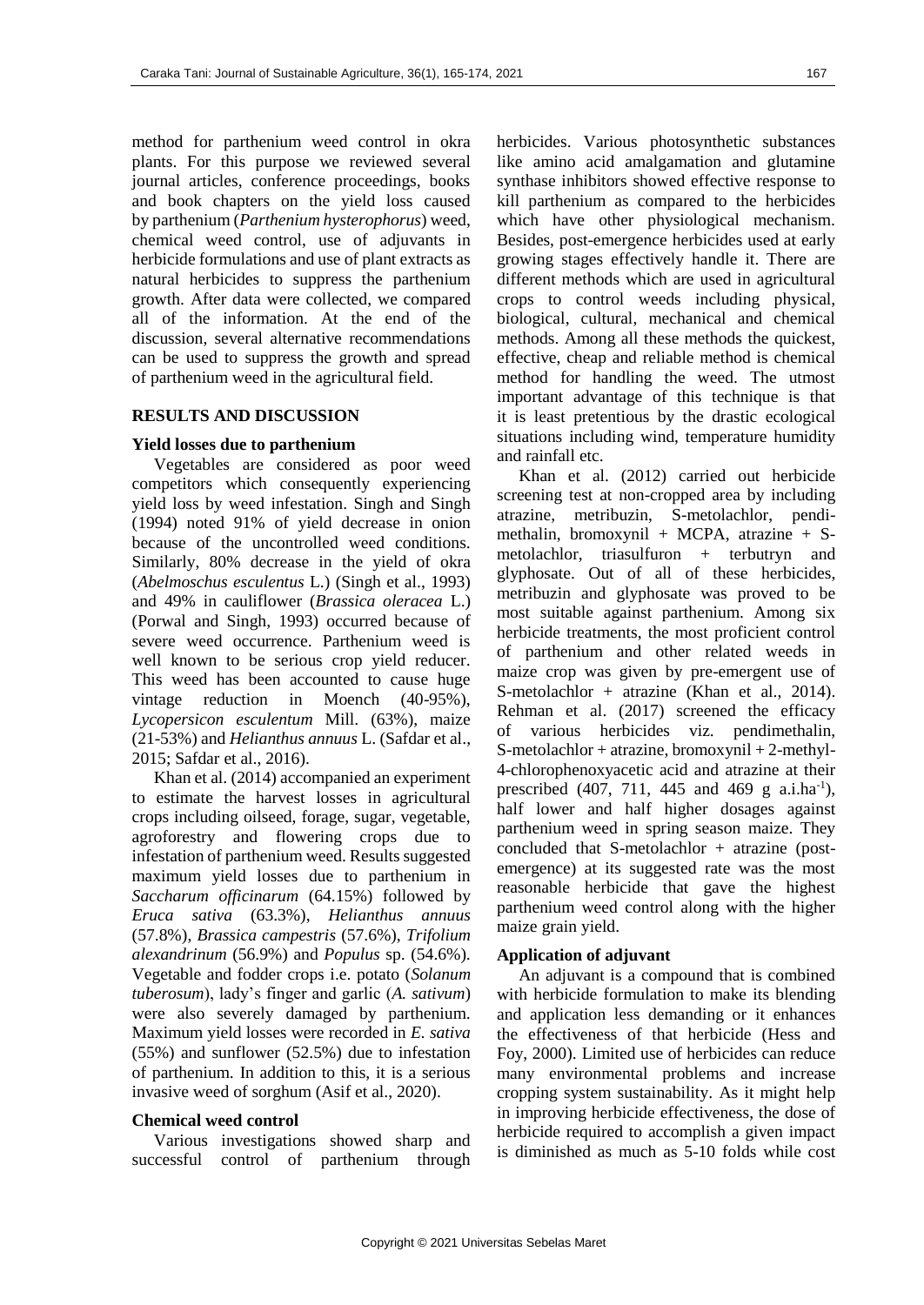depends on cultivar and material used (Hazen, 2000). Adjuvant application significantly affect the weed infestation (Akhter et al., 2017). Thus, including an appropriate adjuvant in herbicide formulation or its tank-mixed application can reduce the herbicidal load on crop and furthermore lessens its expense for killing the weeds. Now and again, an adjuvant may upgrade the ability of a certain herbicide portion to kill the targeted weed species without harming different plants including crops, thus improves its selectivity (Hess and Foy, 2000). However, the presence of proper adjuvants and sprayers are lacking in chemical weed control (Nosratti et al., 2017).

For an excellent weed control, the use of herbicides in combination with adjuvant is necessary. Adjuvants also have a potential to enhance herbicides efficacy to destroy the embattled weed which damaging the plant (Hess and Foy, 2000). Use of proper adjuvant has a potential to enhance the herbicide ability to control weeds without damaging the yield of the crop. Important impact of adjuvant has been the recover attributes of herbicide mixture, impact on sublimation, upgrade of maintenance, alteration or improvement of spray pledges and additionally an enhanced entrance and relocation. Alkyl ether sulfate (AES) has been ended up being a decent adjuvant as it can help in reducing herbicide dose up to 75% of prescribed dose without impairing its adequacy and brought about higher grain yield (Tanveer et al., 2017).

Singh et al. (2004) brought about an investigation to monitor the adequacy of glyphosate only and in mixture with additives (MON 0818) to minimize the density of parthenium. The findings of his study suggest that mixture of herbicide at 2.7 kg ha-1 with adjuvant enhanced the effectiveness of glyphosate and resulted in efficient and fast control of parthenium when contrasted with complete dosage  $(5.4 \text{ kg} \text{ ha}^{-1})$  of glyphosate. A comprehensive management of parthenium by the practice of glyphosate at  $3 L$  ha<sup>-1</sup> in combination with 150 g of basis salt and urea at 150 g at 6 to 8 leaf stage was mentioned by Bekeko (2013). His results showed that urea and basic salt have a potential as an adjuvant and leads to faster mortality of parthenium. However, at lateral stages of parthenium growth, this treatment has less death rate of parthenium.

Javaid et al. (2012) did a pot trial to assess the potential of two adjuvants to find their adequacy in enhancing the action of five herbicides sprayed at suggested dosage at 2-4 leaf periods and at less dosage (75%) on *Emex spinosa* at foliage-leaf and 2-4 leaf stage. Expansion of AES as adjuvant to diminished rate of carfentrazone ethyl and fluroxypyr + MCPA updated their reasonability, with biomass decline and 100% death of *E. spinosa*. Bromoxynil + MCPA with adjuvant in like manner realized 100% control of *E. spinosa*. AES improved the tribenuron-methyl adequacy at diminished rate at leaf stages. An experiment was conducted to check the efficacy of AES as adjuvant to control *E. australis* in wheat crop. In this experiment, alkyl ether sulfate was used in combination with carfentrazoneethyl which brought about in almost 94% control of it. The reason for this effective control is that AES which was used as adjuvant amplified the phytotoxicity of herbicides against the weed. AES in mixture with Bromoxynil + MCPA resulted in maximum yield in wheat. However, the yield of wheat grain where carfentrazoneethyl was applied along with adjuvant AES was lower in contrast to its wheat production when Bromoxynil + MCPA in combination with AES was applied due to the injury of wheat plant by carfentrazone-ethyl along with adjuvant AES (Javaid et al., 2012).

In field tests, Javaid and Tanveer (2013) inferred that with the inclusion of adjuvants (AES, sodium salt and greasy liquor ethoxylate) to carfentrazone-ethyl herbicide, 94% control of three-cornered jack (*Emex australis*) was brought about in wheat. Among the herbicides utilized, the greatest increment in phytotoxicity against three-cornered jack was seen in tribenuron-methyl by mixing with either adjuvant. In another field test, pre-emergence foliar spray of four herbicides viz., iodosulfuron-methyl sodium, fluroxypyr + tribenuron-methyl + clopyralid bromoxynil + MCPA and mesosulfuron-methyl + iodosulfuronmethyl sodium, (pre mixed details) at their prescribed, 14.2, 244.5, 10,  $(444.6 \text{ g a.i. ha}^{-1})$  and 25% diminished doses in tank-mixed application of AES Na salt at 400 mL ha<sup>-1</sup> as adjuvant was checked against communal goosefoot (*Chenopodium album*) and field bindweed (*Convolvulus arvensis*) in wheat. It was noticed that out of herbicide plans, 75% dose of bromoxynil + MCPA and iodosulfuron-methyl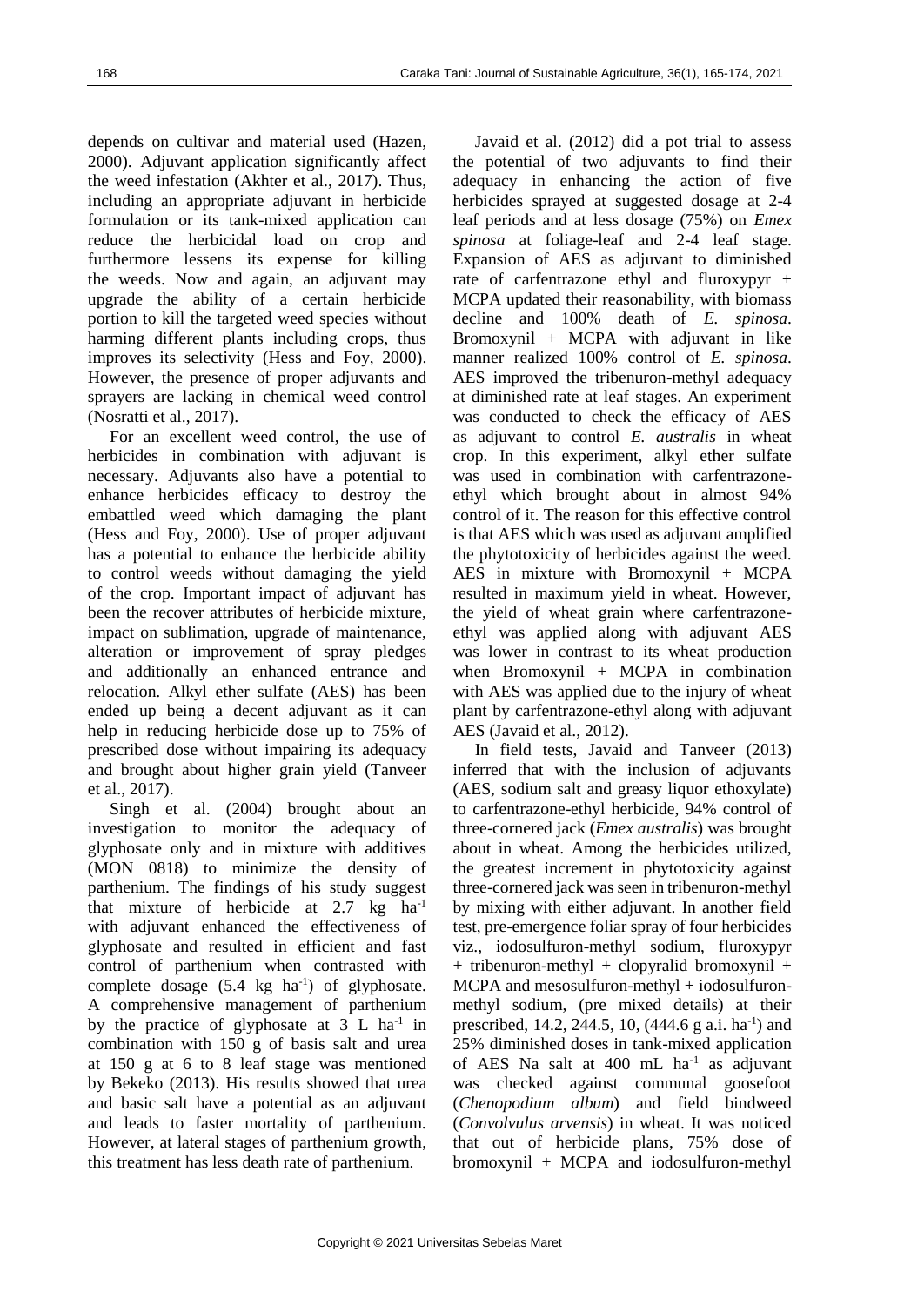sodium along with AES adjuvant were more effective against weeds along with the higher grain yields of wheat (Tanveer et al., 2017).

### **Application of plant extracts**

The utilization of allopathic plant extracts in mixture with herbicide is another choice of improving its profile adequacy; thus, useful in reducing herbicide dose. *Achyranthes aspera* L. locally identified as prickly-chaff flower is highly allelopathic in nature which belongs to family Amaranthaceae. *Achyranthes aspera* has a height of 1-2 meter and it is a perennial herb. The color of stem is purple with pointed streaked and usually have branches at the base. It usually spreads along roadsides and wasteland areas. It exists throughout summer season as its life cycle ranges from spring to winter. *A. aspera* is enriched with various allelochemical compounds including, dihydroxy ketones, alkaloids, saponins, phenolics and oleanolic acid (Srivastav et al., 2011).

The extract of *A. aspera* was noted as exceedingly phytotoxic counter to parthenium weed. Its pre- and post-emergence herbicidal potential against parthenium weed has been recorded (Safdar et al., 2016). Cheema et al. (2003) conducted a field investigation to decide the viability of several herbicides at their less dosages (S-metolachlor and pendimethalin) with the reasonable mixture of concentrated sorgaab (sorghum plant separate) for effective weed management of weeds in cotton. They found that 1/3 of the prescribed dose of S-metolachlor at  $667$  g a.i. ha<sup>-1</sup> along with concentrated sorgaab at 10 L ha-1 decreased dry matter of weed by 58-71% and 1/3 dose of pendimethalin at 333 g a.i.  $ha^{-1}$  along with concentrated sorgaab at  $10$  L ha<sup>-1</sup> diminished dry matter of weeds by 50-74%.

The most elevated phytotoxic suppressive activity of *A. scholaris* among eleven plant species was demonstrated by Banerjee and Pandey (2015) against germination and seedling growth of parthenium. Mehmood et al. (2011) discovered phytotoxic impact of fluid and n-hexane bark concentrates of *Syzygium cumini* and *Acacia nilotica* against germination and seedling development of parthenium. Cheema et al. (2005) conducted a field trial to evaluate the effect of various herbicides at reduced rate to handle weeds in transplanted rice. The herbicides selected for experiment were ethoxysulfuron

ethyl and butachlor and sorgaab at 12 L ha<sup>-1</sup>. Results showed a significant increase in paddy yield (12.57%) in plot where sorgaab at 12 L ha<sup>-1</sup> with reduced rate of butachlor at  $600 \text{ g a.i.} \text{ ha}^{-1}$ was used. Sorgaab at  $12$  L ha<sup>-1</sup> in combination with less dose of herbicides gave extreme reduction in dry matter of weeds (76.1 to 77%). The herbicidal capability of 5%, 1%, 3%, 2%, 4% and (w/v) leaf water concentrates of four tree/shrub species viz., *Ziziphus mauritiana* L., *Eugenia jambolana* Lam., *Ziziphus jujuba* L., *Ricinus communis* L., was evaluated to see their effects on propagation and seedling growth of parthenium weed. The outcomes demonstrated that *R. communis* initiated most extreme decreases in germination rate (79%) of parthenium while the greatest decreases in its seedling length (47%) and seedling life list (97%) were appeared by *Z. mauritiana* (Safdar et al., 2013).

Safdar et al. (2016) achieved lab and green house experiment to examine herbicidal ability of *Datura metel, Achyranthes aspera, Rumex dentatus* and *Alternantherap hiloxeroides* against parthenium weed. In perspective of pre and postemergence inhibitory possessions of their watery concentrates to damage parthenium germination and seedling biomass, they considered that *A. aspera* is the utmost recommended plant which can be considered as bio-herbicide to manage weeds. They sequestered around six phenolic mixes (gallic corrosive, chromatotropic corrosive, caffeic corrosive syringic corrosive, m-coumaric corrosive, 4-hydroxy-3-methoxy benzoic corrosive) at greater doses from plant isolates occupied from effectively developing plants of *A. aspera*. Tanveer et al. (2014) exhibited that among plant parts of *A. aspera*, its root had the highest phytotoxic capacity against germination of pearl guar, maize, sorghum and millet, crops because of occurrence of ferulic acid, vanillic acid and p-coumaric acid at upper concentrations. *Achyranthes aspera* have good potential of allelopathic plant. An experiment was carried out by Tanveer et al. (2014) to evaluate the effect of *A. aspera* on the propagation of *Cyamopsis tetragonolobus* L*.*, *Sorghum bicolor*  L*.*, *Zea mays* L*.*, *Pennisetum americanum* L. under the laboratory conditions. Results suggested that all parts of the *A. aspera* had a significant influence on final germination count, average germination period and length of seedling.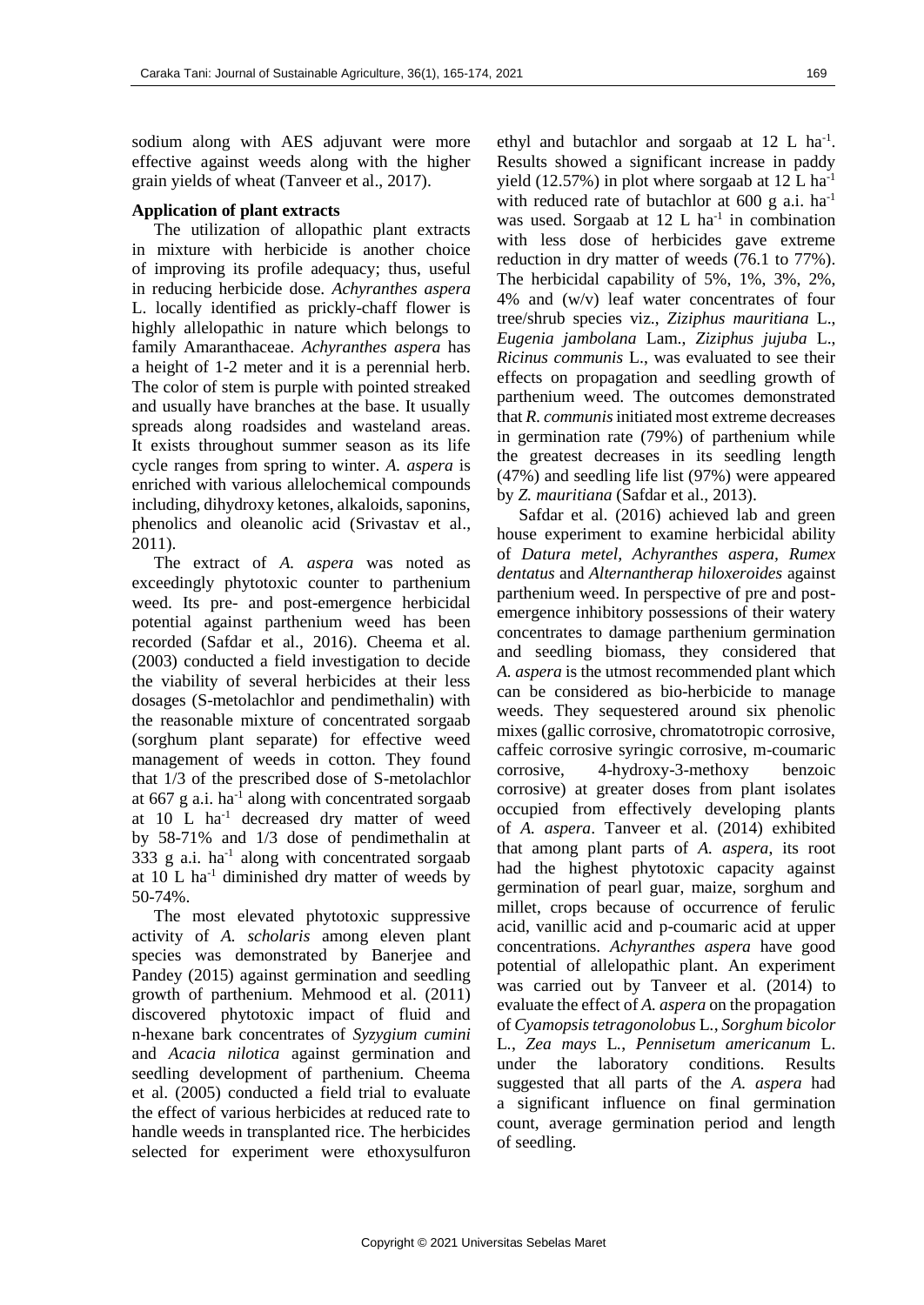Root extract of *A. aspera* indicated extreme inhibitory influence on germination of millet and sorghum. They used root extract with 1, 2, 3, 4 and 5% (w/v) and other parts of *A. aspera* with 5% (w/v). *Achyranthes aspera* also showed allelopathic effect on *Oryza sativa* L. Results also predicted that *A. aspera* showed more inhibitory action on germination of rice as compared to *L. Camara.* Alkari and Chaturvedi (2014) arranged a trial to evaluate the phytochemical properties of *A. aspera*. The results showed that *A. aspera* was enriched with various types of triterpenoids, steroids, diterpenoid, diterpenoids, cardiac glycosides, polyphenols, saponins and sesquiterpene lactones. Results showed that alcoholic leaf and stem extracts resulted in maximum percentage of reduction (28.98%) with a time of 8 hours and stem extract of stem (35.17%) at 3 hours in volume of paw as compared to the standard value. Another experiment conducted by Gupta and Narayan (2010) also showed that leaf extract of *A. aspera*  had a significant effect on wheat and pea development and germination.

# **Recommendations for parthenium weed control**

Based on the research until now, adequate data is accessible with respect to yield loss because of parthenium weed in vegetables and different crops. Chemical control of parthenium weed in different crops through various herbicides has been well documented. However little is established about herbicidal control of parthenium weed in vegetables. Liquid extracts from various plant species particularly *A. aspera* have been generally tried for their herbicidal action against parthenium. Despite the fact that herbicidal capability of allelopathic plant extracts in controlling parthenium and use of adjuvants in lessening herbicide dose has been entrenched, yet little exertion has been made to use adjuvants or allelopathic plant concentrates to limit herbicide dosages in controlling parthenium in vegetables. In this manner, there is a need to investigate their tank-mixed applications along with herbicides in vegetables.

### **CONCLUSIONS**

This review concluded that parthenium weed control in okra through application of chemical herbicides with single and combination mode of action is still effective compared to the application of plant extracts. The use of herbicides by adding adjuvants has the potential to reduce application of excessive herbicides and increasing cropping system sustainability.

### **ACKNOWLEDGEMENT**

The authors are thankful to University of Sargodha for providing the services to carried out this review.

# **REFERENCES**

- Akhter, M. J., Abbas, R. N., Waqas, M. A., Noor, M. A., Arshad, M. A., Mahboob, W., Nadeem, F., Azam, M., & Gull, U. (2017). Adjuvant improves the efficacy of herbicide for weed management in maize sown under altered sowing methods. *Journal of Experimental Biology and Agricultural Sciences*, *5*(1), 22– 30. http://dx.doi.org/10.18006/2017.5(1).022. 030
- Alkari, S., & Chaturvedi, A. (2014). Phytochemical basis of anti-inflammatory and ant-microbial activity of *Achyranthes aspera*. *Biology*, *8*(23), 231–249. Retrieved from https://scholar.google.com/scholar?hl= id&as\_sdt=0%2C5&q=Phytochemical+basis+ of+anti-inflammatory+and+ant-microbial+ac tivity+of+Achyranthes+aspera.&btnG=.
- Asif, M., Aziz, A., Nadeem, M. A., Safdar, M. E., Ali, A., Akhtar, N., Raza, A., Adnan, M., & Hanif, M. S. (2020). Assessing the agronomic consequences of delayed removal of parthenium from forage sorghum (*Sorghum bicolor*). *International Journal of Agriculture and Biology*, *24*(4), 737‒ 742. Retrieved from https://www.cabdirect. org/cabdirect/abstract/20203515032
- Aziz, A., Asif, M., Munawar, A., Majeed, M. Z., Nadeem, M. A., Akhtar, N., Ashraf, M., Javaid, M. M., Adnan, M., Bhatti, M. A., & Khan, B. A. (2021). Exploring the herbicidal potential of some weed species by using two distinct extraction methods. *Agricultural and Biological Research*, *37*(1), 88–92. Retrieved from https://www.researchgate.net/ publication/348620899\_Exploring\_the\_herbic idal\_potential\_of\_some\_weed\_species\_by\_us ing two distinct extraction methods
- Banerjee, N., & Pandey, A. K. (2015). Reduction in growth and biological pigments present in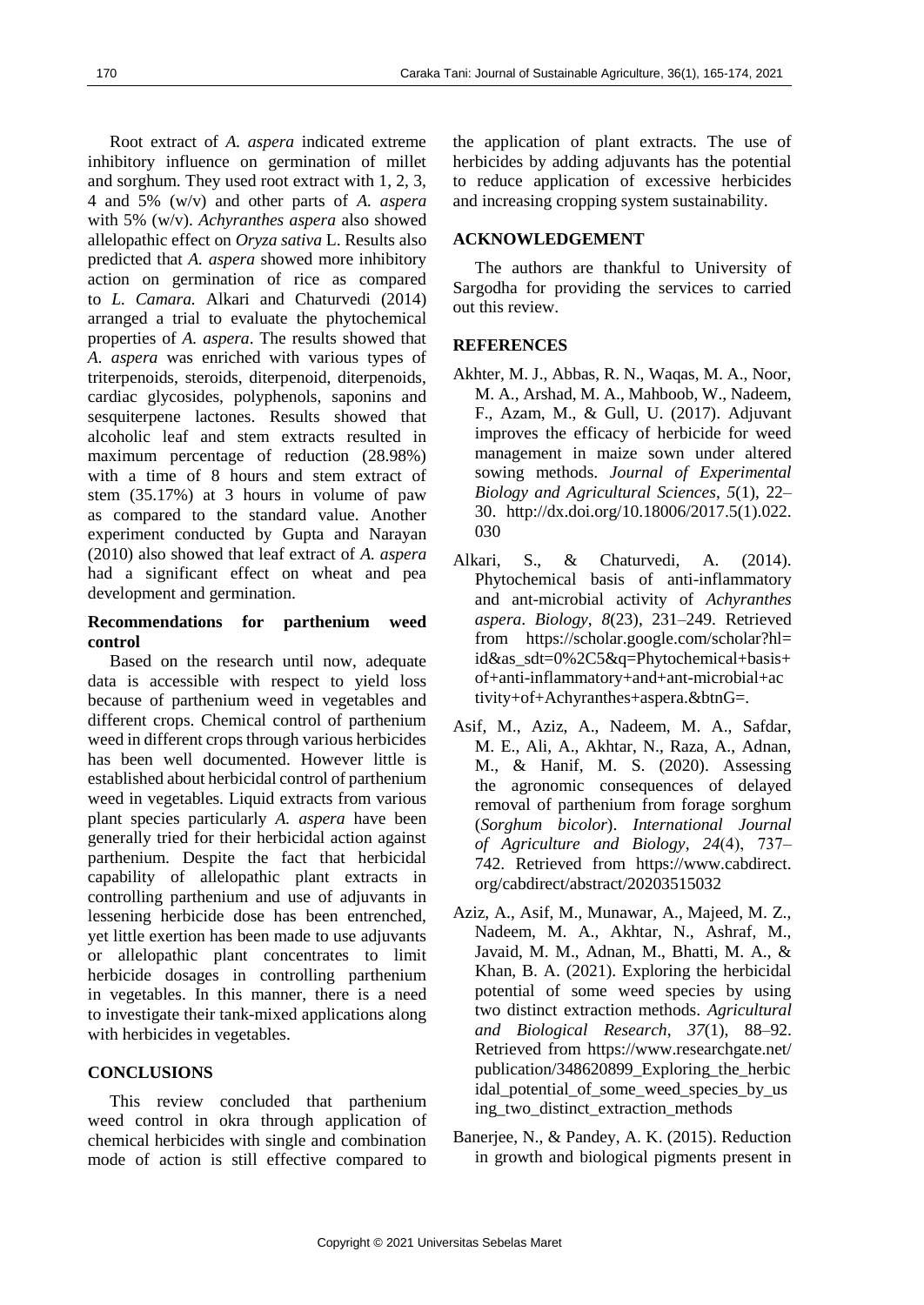*Parthenium hysterophorus* by the allelopathic leaf extract of *Alstonia scholaris*. *International Journal of Recent Research in Life Sciences*, *2*(3), 62–67. Retrieved from https://www. paperpublications.org/issue/IJRRLS/Issue-3- July-2015-September-2015

- Bekeko, Z. (2013). Effect of urea and common salt (NaCl) treated glyphosate on parthenium weed (*Parthenium hysterophorus* L.) at Western Hararghe zone, Ethiopia. *African Journal of Agricultural Research*, *8*(23), 3036–3041. Retrieved from https://www. researchgate.net/publication/273838233\_Afri can\_Journal\_of\_Agricultural\_Research\_Effec t\_of\_urea\_and\_common\_salt\_NaCl\_treated\_g lyphosate\_on\_parthenium\_weed\_Parthenium \_hysterophorus\_L\_at\_Western\_Hararghe\_zon e\_Ethiopia
- Belgeri, A., Bajwa, A. A., Shabbir, A., Navie, S., Vivian-Smith, G., & Adkins, S. (2020). Managing an invasive weed species, *Parthenium hysterophorus*, with suppressive plant species in Australian Grasslands. *Plants*, *9*(11), 1587. https://doi.org/10.3390/plants911 1587
- Cheema, Z. A., Khaliq, A., & Hussain, R. I. A. Z. (2003). Reducing herbicide rate in combination with allelopathic sorgaab for weed control in cotton. *International Journal of Agriculture and Biology*, *5*(1), 4–6. Retrieved from https://www.researchgate.net/ publication/266466877\_Reducing\_Herbicide\_ Rate\_in\_Combination\_with\_Allelopathic\_Sor gaab\_for\_Weed\_Control\_in\_Cotton
- Cheema, Z. A., Khichi, A. H., & Khaliq, A. (2005). Feasibility of reducing herbicide dose in combination with sorgaab for weed control in transplanted fine rice (*Oryza sativa* L.). *International Journal of Agriculture and Biology*, *7*(6), 892–894. Retrieved from https://www.researchgate.net/publication/238 102896\_Feasibility\_of\_Reducing\_Herbicide\_ Dose\_in\_Combination\_with\_Sorgaab\_for\_W eed\_Control\_in\_Transplanted\_Fine\_Rice\_Or yza\_sativa\_L
- Gnanavel, I. (2013). *Parthenium hysterophorus* L.: a major threat to natural and agroecosystems in India. *Science International*, *1* (5), 124–131. http://dx.doi.org/10.5567/sciintl. 2013.124.131
- Government of Pakistan. (2019). *Economic survey of Pakistan 2018-19. Economic Adviser's Wing, Finance Division Government of Pakistan, Islamabad*. Retrieved from http://www.finance.gov.pk/survey\_1819.html
- Gupta, S., & Narayan, R. (2010). Effects of applied leaf biomass of *Parthenium hysterophorus*, *Cassia obtusifolia* and *Achyranthes aspera* on seed germination and seedling growth of wheat and pea. *Allelopathy Journal*, *26*(2), 59–70. Retrieved from https://www.researchgate.net/publication/249 009731 Effects of applied leaf biomass of \_Parthenium\_hysterophorus\_Cassia\_obtusifol ia\_and\_Achyranthes\_aspera\_on\_seed\_germin ation\_and\_seedling\_growth\_of\_wheat\_and\_p ea
- Hazen, J. L. (2000). Adjuvants-terminology, classification, and chemistry. *Weed Technology*, *14*(4), 773–784. https://doi.org/ 10.1614/0890-037X(2000)014[0773:ATCAC ]2.0.CO;2
- Hess, F. D., & Foy, C. L. (2000). Interaction of surfactants with plant cuticles. *Weed Technology*, *14*(4), 807–813. https://doi.org/ 10.1614/0890-037X(2000)014[0807:IOSWP C]2.0.CO;2
- Hussain, M., Adnan, M., Asif, M., Aziz, A., Ali, A., Khan, M. A. B., Hayyat, M. S., Iqbal, T., Bilal, H. M., Rahman, H. A. U., Toor, M. D., & Ahmad, R. (2020). Management of weeds by using crop competition in mustard (*Brassica juncea* L.). *International Journal of Biosciences*, *17*(6), 62–69. Retrieved from https://innspub.net/ijb/management-weedsusing-crop-competition-mustard-brassicajuncea-l/
- Javaid, M. M., & Tanveer, A. (2013). Optimization of application efficacy for POST herbicides with adjuvants on threecornered jack (*Emex australis* Steinheil) in wheat. *Weed Technology*, *27*(3), 437–444. https://doi.org/10.1614/WT-D-11-00130.1
- Javaid, M. M., Tanveer, A., Ahmad, R., Yaseen, M., & Khaliq, A. (2012). Optimizing activity of herbicides at reduced rate on *Emex spinosa* Campd. with adjuvants. *Planta Daninha*, *30*(2), 425–435. https://doi.org/10.1590/S01 00-83582012000200023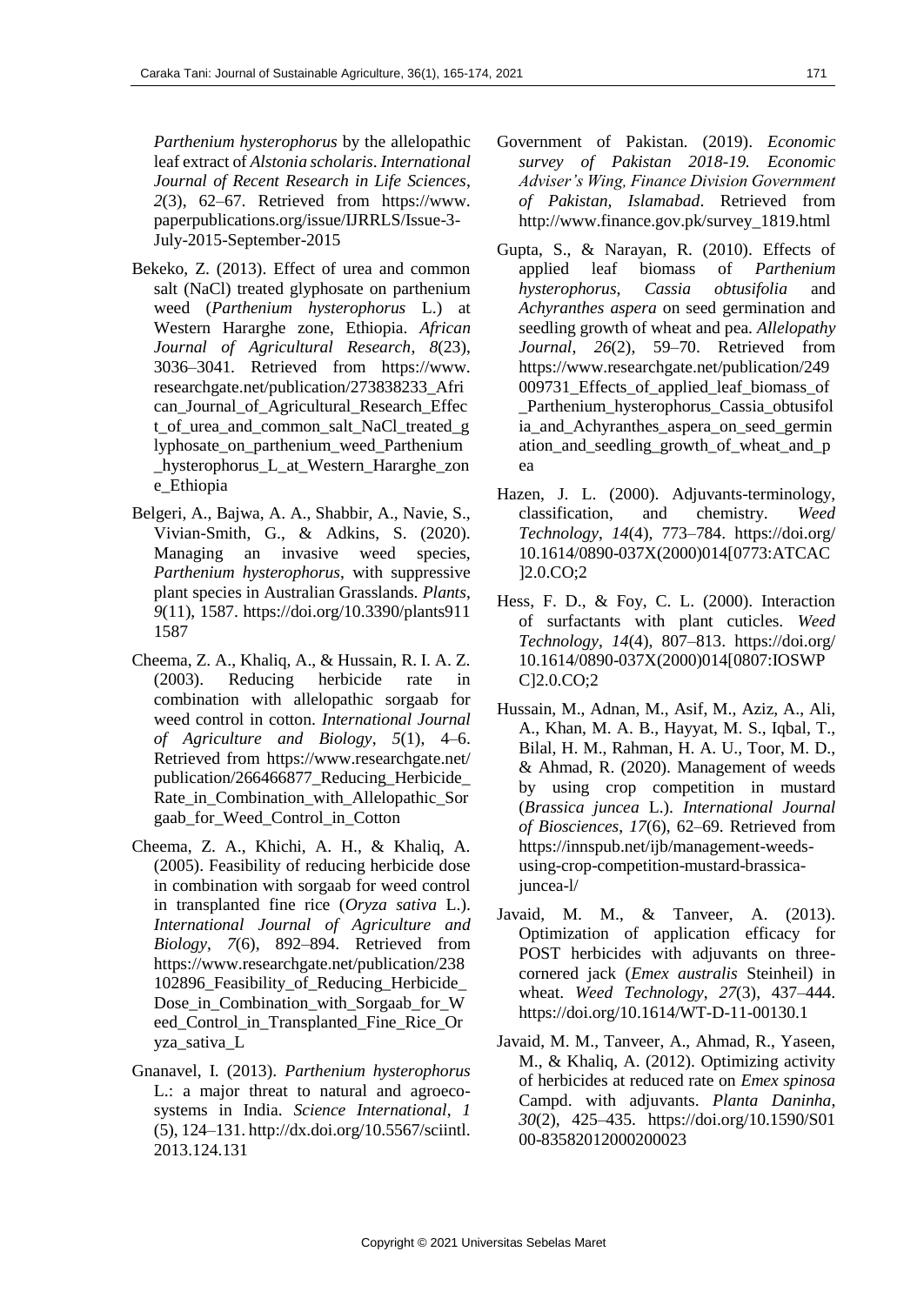- Khan, H., Marwat, K. B., Hassan, G., & Khan, M. A. (2012). Chemical control of *Parthenium hysterophorus* L. at different growth stages in non-cropped area. *Pakistan Journal of Botany*, *44*(5), 1721–1726. Retrieved from http://www. pakbs.org/pjbot/PDFs/44(5)/35.pdf
- Khan, H., Marwat, K. B., Khan, M. A., & Hashim, S. (2014). Herbicidal control of parthenium weed in maize. *Pakistan Journal of Botany*, *46*(2), 497–504. Retrieved from https://www. pakbs.org/pjbot/PDFs/46(2)/13.pdf
- Leszczyński, P., Panczyk, M., Podgórski, M., Owczarek, K., Gałązkowski, R., Mikos, M., Charuta, A., Zacharuk, T., & Gotlib, J. (2019). Determinants of occupational burnout among employees of the Emergency Medical Services in Poland. *Annals of Agricultural and Environmental Medicine*, *26*(1), 114–119. https://doi.org/10.26444/aaem/94294
- Marwat, K. B., Hashim, S., & Ali, H. (2010). Weed management: a case study from North-West Pakistan. *Pakistan Journal of Botany*, *42*, 341–353. Retrieved from http:// www.pakbs.org/pjbot/PDFs/42(SI)/PJB42(SI) 341.pdf
- Matloob, A., Safdar, M. E., Abbas, T., Aslam, F., Khaliq, A., Tanveer, A., Rehman, A., & Chadhar, A. R. (2019). Challenges and prospects for weed management in Pakistan: A review. *Crop Protection*, *134*, 104724. https://doi.org/10.1016/j.cropro.2019. 01.030
- Mayo, Z. A., & Abbas, S. (2020). Impact of parthenium weed on the yield of wheat crop in Sheikhupura and Rawalpindi Districts of the Punjab, Pakistan. *Pakistan Geographical Review*, *75*(2), 301–314. Retrieved from http://pu.edu.pk/images/journal/geography/pd f/11\_V75\_No2\_2020.pdf
- Mehdizadeh, M., Mehdizadeh, Z., & Baghaeifar, Z. (2020). Efficacy evaluation of tribenuron methyl herbicide by using different adjuvants for common Lambsquarters (*Chenopodium album* L.) control. *International Journal of Advanced Biological and Biomedical Research*, *8*(1), 1–8. https://doi.org/10.33945/ SAMI/IJABBR.2020.1.1
- Mehmood, K., Asif, H. M., Bajwa, R., Shafique, S., & Shafique, S. (2011). Phytotoxic potential

of bark extracts of *Acacia nilotica* and *Syzygium cumini* against *Parthenium hysterophorus*. *Pakistan Journal of Botany*, *43*(6), 3007–3012. Retrieved from http:// www.pakbs.org/pjbot/PDFs/43(6)/60.pdf

- Nosratti, I., Sabeti, P., Chaghamirzaee, G., & Heidari, H. (2017). Weed problems, challenges, and opportunities in Iran. *Crop Protection*, *134*, 104371. https://doi.org/ 10.1016/j.cropro.2017.10.007
- Porwal, M. K., & Singh, M. M. (1993). Efficacy of herbicides for weed control in cauliflower (*Brassica oleracea* L.). *Indian Journal of Weed Science*, *25*(1&2), 55–60. Retrieved from https://www.indianjournals.com/ijor.asp x?target=ijor:ijws&volume=25&issue=1and2 &article=011
- Powles, S. B., & Yu, Q. (2010). Evolution in action: plants resistant to herbicides. *Annual Review of Plant Biology*, *61*, 317–347. Retrieved from https://pubmed.ncbi.nlm.nih. gov/20192743/
- Pratt, C. F., Constantine, K. L., & Murphy, S. T. (2017). Economic impacts of invasive alien species on African smallholder livelihoods. *Global Food Security*, *14*, 31–37. https://doi. org/10.1016/j.gfs.2017.01.011
- Rehman, A., Hassan, F. U., Qamar, R., Ali, M., Zamir, M. S., Iqbal, S., Shehzad, M., Masood, N., & Javeed, H. M. R. (2017). Efficacy of herbicides in controlling *Parthenium hysterophorus* L. in spring maize (*Zea mays* L.). *Quality Assurance and Safety of Crops & Foods*, *9*(2), 213-220. https://doi.org/10.3920/ QAS2015.0750
- Rehman, A., Qamar, R., Safdar, M. E., Atique-ur-Rehman, Javeed, H. M. R., Maqbool, R., Farooq, N., Shahzad, M., Ali, M., & Tarar, Z. H. (2020). Critical competition period of *Parthenium hysterophorus* L. in spring maize (*Zea mays* L.). *Planta Daninha*, *38*, 1–9. https://doi.org/10.1590/s0100-835820203801 00085
- Safdar, M. E., Tanveer, A., Khaliq, A., & Riaz, M. A. (2015). Yield losses in maize (*Zea mays*) infested with parthenium weed (*Parthenium hysterophorus* L.). *Crop Protection*, *70*, 77– 82. https://doi.org/10.1016/j.cropro.2015.01.0 10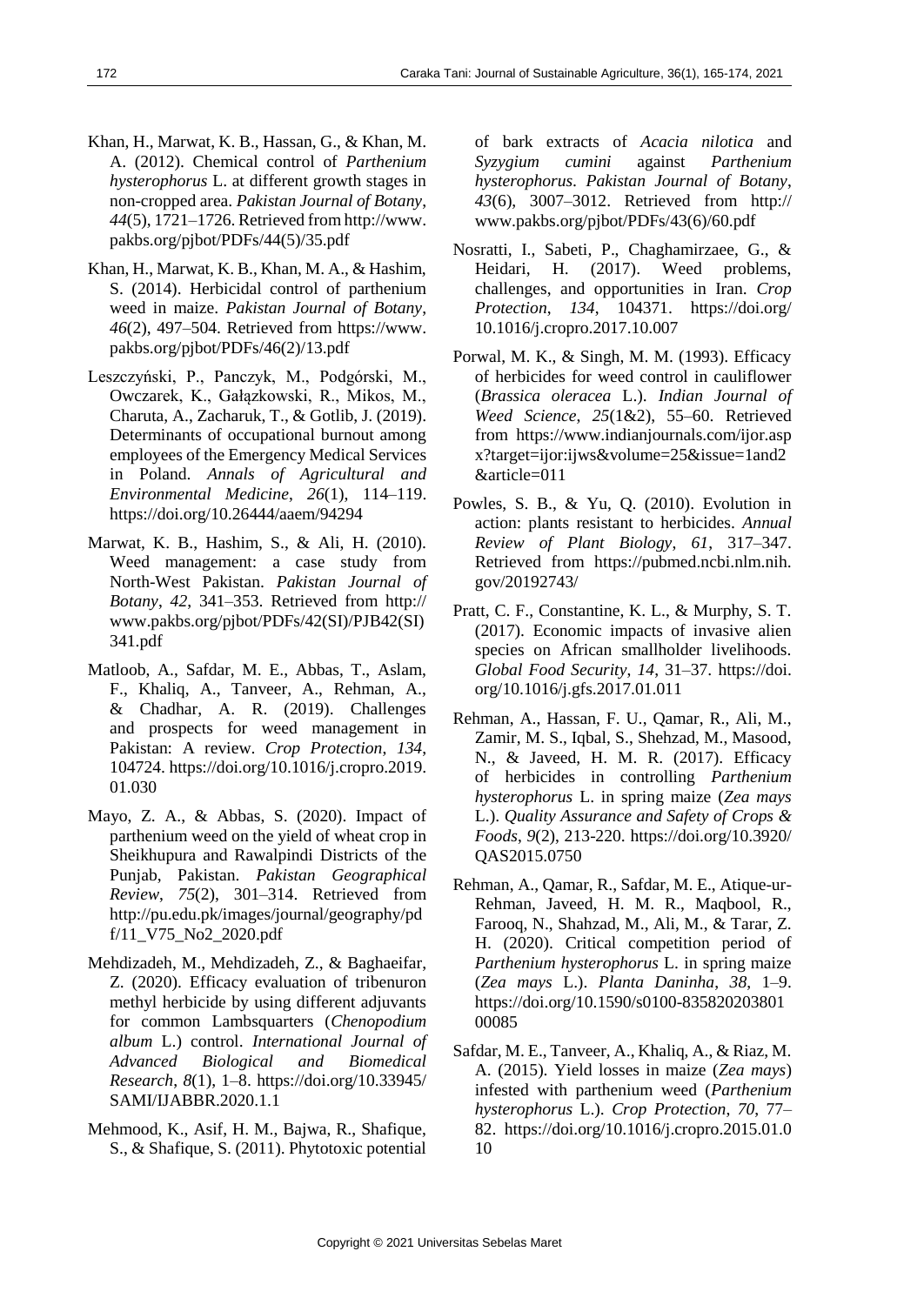- Safdar, M. E., Tanveer, A., Khaliq, A., & Maqbool, R. (2016). Critical competition period of parthenium weed (*Parthenium hysterophorus* L.) in maize. *Crop Protection*, *80*, 101–107. https://doi.org/10.1016/j.cropro. 2015.11.002
- Safdar, M. E., Tanveer, A., Khaliq, A., Ali, H. H., & Burgos, N. R. (2016). Exploring herbicidal potential of aqueous extracts of some herbaceous plants against Parthenium weed. *Planta Daninha*, *34*(1), 109–116. https:// doi.org/10.1590/S0100-83582016340100011
- Safdar, M. E., Tanveer, A., Khaliq, A., Naeem, M. S., & Ahmad, S. (2013). Tree species as a potential source of bio-herbicides for controlling *Parthenium hysterophorus* L. *Natural Product Research*, *27*(22), 2154– 2156. https://doi.org/10.1080/14786419.2013. 790028
- Saha, B., Devi, C., Khwairakpam, M., & Kalamdhad, A. S. (2018). Vermicomposting and anaerobic digestion–viable alternative options for terrestrial weed management–A review. *Biotechnology Reports*, *17*, 70–76. https://doi.org/10.1016/j.btre.2017.11.005
- Santos, R., Pires, T. P., Mesquita, M. L. R., Correa, M. J. P., & Silva, M. R. M. (2020). Weed interference in okra crop in the organic system during the dry season. *Planta Daninha*, *38*, 1–10. https://doi.org/10.1590/s0100-835 82020380100014
- Sharma, A., Kumar, V., Shahzad, B., Tanveer, M., Sidhu, G. P. S., Handa, N., Kohli, S. K., Yadav, P., Bali, A. S., Parihar, R. D., Dar, O. I., Singh, K., Jasrotia, S., Bakshi, P., Ramakrishnan, M., Kumar, S., Bhardwaj, R., & Thukral, A. K. (2019). Worldwide pesticide usage and its impacts on ecosystem. *SN Applied Sciences*, *1*(11), 1–16. https:// doi.org/10.1007/s42452-019-1485-1
- Shekhawat, K., Rathore, S. S., Dass, A., Das, T. K., Mahajan, G., & Chauhan, B. S. (2017). Weed menace and management strategies for enhancing oilseed brassicas production in the Indian Sub-continent: A review. *Crop Protection*, *96*, 245–257. https://doi.org/ 10.1016/j.cropro.2017.02.017
- Singh, C. M., Singh, S. D., & Kumar, S. (1993). Study on the weed management in okra

(Bhindi) is a kharif season vege. *Indian Journal of Weed Science*, *25*(1&2), 92–95. Retrieved from https://www.indianjournals. com/ijor.aspx?target=ijor:ijws&volume=25&i ssue=1and2&article=020

- Singh, M. P., & Singh, K. P. (1994). Effect of crop weed competition on growth and yield of Kharif onion. *Indian Journal of Weed Science*, *26*(3&4), 18–21. Retrieved from https://www. indianjournals.com/ijor.aspx?target=ijor:ijws &volume=26&issue=3and4&article=004
- Singh, S., Yadav, A., Balyan, R. S., Malik, R. K., & Singh, M. (2004). Control of ragweed parthenium (*Parthenium hysterophorus*) and associated weeds. *Weed Technology*, *18*(3), 658–664. https://doi.org/10.1614/WT-03-128 R2
- Srivastav, S., Singh, P., Mishra, G., Jha, K. K., & Khosa, R. L. (2011). *Achyranthes aspera*-An important medicinal plant: A review. *Journal of Natural Products and Plant Resources*,  $1(1)$ , 1–14. Retrieved from https://www. researchgate.net/publication/216410155\_Ach yranthus\_aspere-An\_important\_medicinal\_ plant\_A\_review
- Tagour, R. M. H., El-Hamed, G. M. A., & EL-Metwally, I. M. (2011). Improving herbicides efficacy of topik and traxos on wheat plants and associated weeds by adjuvants arkopal. *Nature and Science*, *9*(11), 176–183. Retrieved from http://free-journal .umm.ac.id/detail-6564-title-improving-herbi cides-efficacy-of-topik-and-traxos-on-wheatplants-and-associated-weeds-by-adjuvants-ar kopal.html
- Tanveer, A., Abbas, N., Safdar, M. E., & Ikram, R. M. (2017). Alkyl ether sulfate improves efficacy of herbicides against common goosefoot and field bindweed in wheat. *Planta Daninha*, *35*, 1–10. https://doi.org/10.1590 /s0100-83582017350100084
- Tanveer, A., Safdar, M. E., Tariq, M. A., Yasin, M., & Noorka, I. R. (2014). Allelopathic inhibition of germination and seedling vigor of some selected crops by *Achyranthes aspera* L. *Herbologia*, *14*(2), 35–46. Retrieved from https://www.researchgate.net/publication/281 281535\_ALLELOPATHIC\_INHIBITION\_O F\_GERMINATION\_AND\_SEEDLING\_VIG OR\_OF\_SOME\_SELECTED\_CROPS\_BY\_